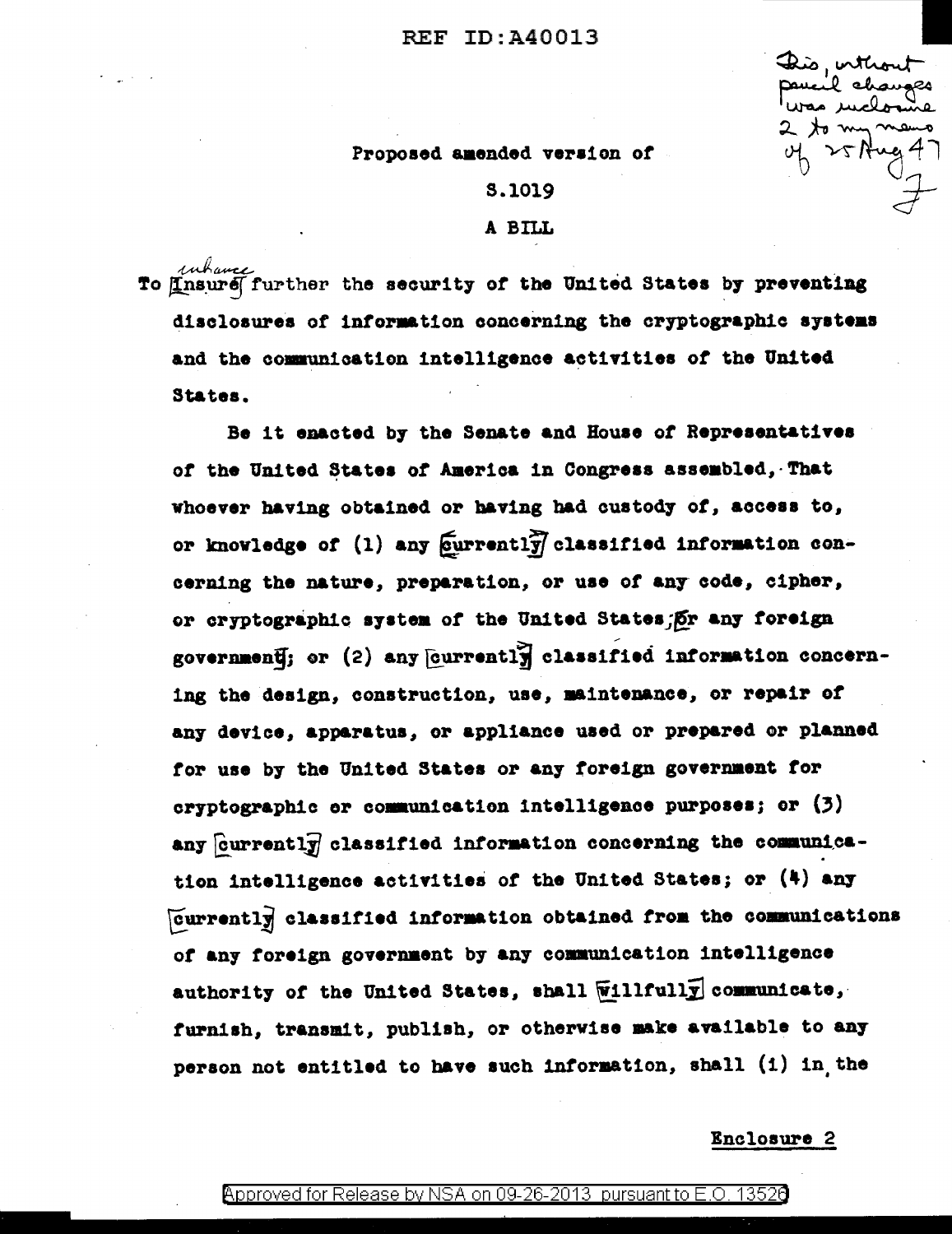case of matter officially classified "restricted", be fined not more than \$1000 or imprisoned not more than two 7eara or both; (ii) in the case of matter officially classified "cont1dent1al", be tined not more than \$5000 or 1aprisoned not more than five 7eara or both; and (111) in the case or matter officially classified "secret" or higher, be fined not more than \$10,000 or imprisoned not more than ten years or both.

I •

 $\bullet$ 

SEC. 2. The term "classified information" as used herein shall, tor the purposes *ot* this Act, be construed to mean 1nformation segregated, and limited or restricted in disseminat1on or distribution tor purposes *ot* national security, b7 a United States government agency, and marked with or designated by a marking or designation signifying such segregation, limitat1on, and restriction. The term "class1t1ed procedures and methods" as used herein shall be construed accordingly.

SEC.  $\bar{z}$ . The terms "code", "cipher", and "cryptographic a7atem" as used herein shall, tor the purposes or this Act, be construed to include in their meaning any method *ot* secret writing and any mecbanical or electrical device or method used *tor* the purpose *ot* d1agu1s1ng or concealing the contents or the meaning of communications. The term "cryptographic purposes" as used herein is correspondingly extended in the scope *ot* its meaning.

SEC.  $4$ . The term "foreign government" as used herein shall, tor the purposes *ot* this Act, be construed to include in its

2